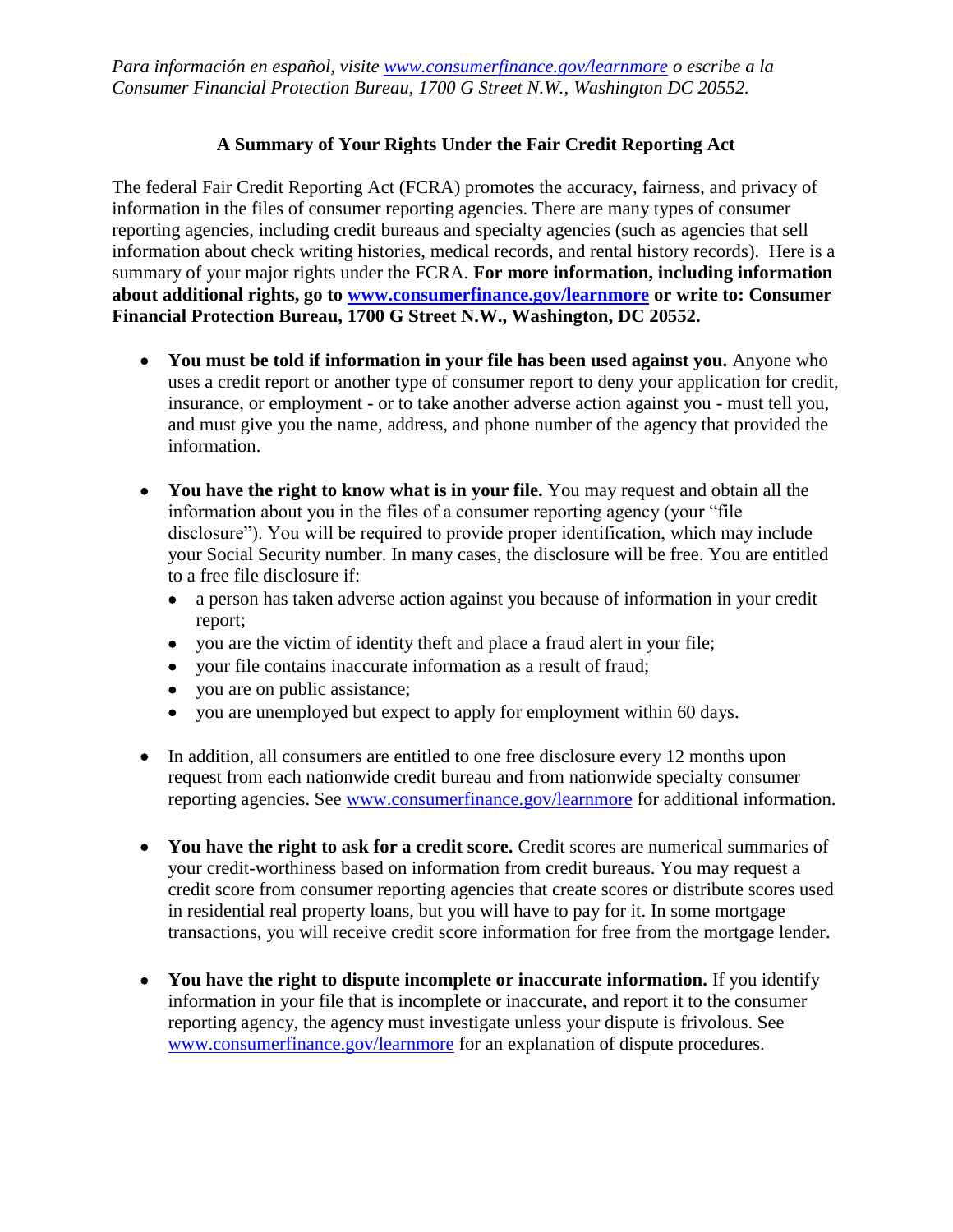- **Consumer reporting agencies must correct or delete inaccurate, incomplete, or unverifiable information.** Inaccurate, incomplete or unverifiable information must be removed or corrected, usually within 30 days. However, a consumer reporting agency may continue to report information it has verified as accurate.
- **Consumer reporting agencies may not report outdated negative information.** In most cases, a consumer reporting agency may not report negative information that is more than seven years old, or bankruptcies that are more than 10 years old.
- **Access to your file is limited.** A consumer reporting agency may provide information about you only to people with a valid need -- usually to consider an application with a creditor, insurer, employer, landlord, or other business. The FCRA specifies those with a valid need for access.
- **You must give your consent for reports to be provided to employers.** A consumer reporting agency may not give out information about you to your employer, or a potential employer, without your written consent given to the employer. Written consent generally is not required in the trucking industry. For more information, go to [www.consumerfinance.gov/learnmore.](http://www.consumerfinance.gov/learnmore)
- **You may limit "prescreened" offers of credit and insurance you get based on information in your credit report.** Unsolicited "prescreened" offers for credit and insurance must include a toll-free phone number you can call if you choose to remove your name and address from the lists these offers are based on. You may opt-out with the nationwide credit bureaus at 1-888-567-8688.
- **You may seek damages from violators.** If a consumer reporting agency, or, in some cases, a user of consumer reports or a furnisher of information to a consumer reporting agency violates the FCRA, you may be able to sue in state or federal court.
- **Identity theft victims and active duty military personnel have additional rights.** For more information, visit [www.consumerfinance.gov/learnmore.](http://www.consumerfinance.gov/learnmore)

**States may enforce the FCRA, and many states have their own consumer reporting laws. In some cases, you may have more rights under state law. For more information, contact your state or local consumer protection agency or your state Attorney General. For Information about your Federal rights contact:**